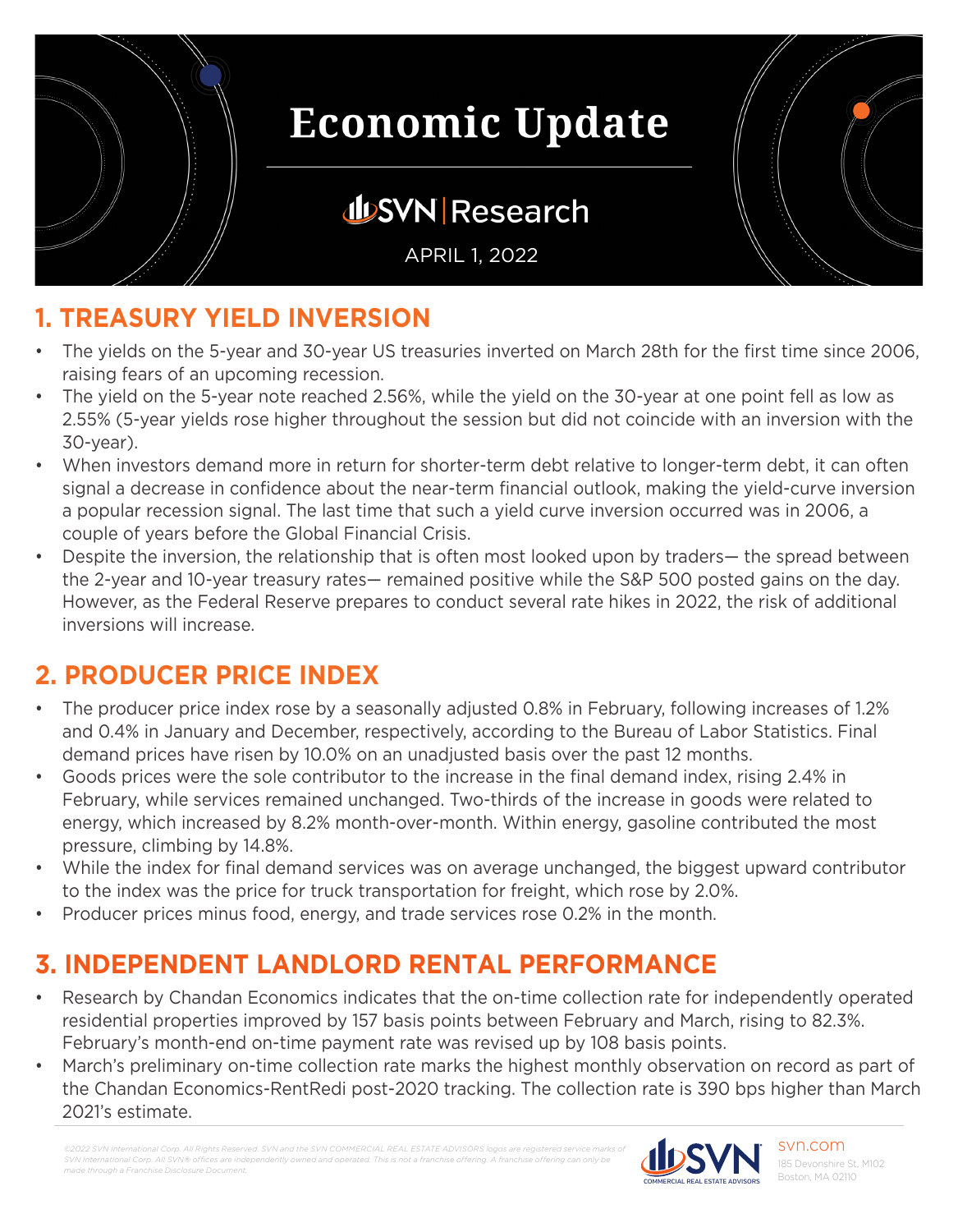

- Through March 15th, 0.7% of units have paid rent late, and 17.0% of units have yet to make their full payment.
- Taking into account an anticipated fall in the share unpaid over the next several months as tenants catch up on late rents, if current trends hold, March 2022 is on track to reach the highest full payment rate (91.8%), including both on-time and late payments, since March 2020 (93.6%).
- Small Multifamily rentals (5-49 units) maintain the highest on-time payment rates of all sub-property types in March, coming in at 82.7%. Single-family rentals charted an on-time payment rate of 82.3% in March, while 2-4 family units claimed 80.0% of owed payments.
- Gateway markets continue their rebound after suffering the bulk of pandemic-related headwinds, climbing by 26 basis points over the month to an on-time payment rate of 81.4%. The on-time rate in gateway markets stands 47 basis points higher than in March 2021.

### **4. OFFICE LEASING CONDITIONS**

- Returns from the office-focused REIT Boston Properties may offer a glimpse of rebounding fortunes for the office sector.
- In Q4 2021, Boston Properties signed 1.8 million square feet in new leases, its highest since Q3 2019, with a weighted average term of 8.6 years. Its 2021 volume totaled 5.1 million square feet, 55% higher than its 2020 year-end tally.
- According to the company's commentary following the release of the data, leasing activity was widespread across its markets, while the firm's largest footprint remains in major metros, some of which were heavily impacted by the pandemic, including Boston, Los Angeles, New York, San Francisco, Seattle, and Washington DC.
- According to the report, subleasing activity has had a large impact on the ability to lease new space in the last several quarters. As several office tenants looked to sublease their spaces due to a decrease in their own demand, lots of available space came to market. This made it harder for office landlords to lease already-open space as more furnished alternatives were available.
- However, as much of this space becomes absorbed, sublet availability has started to subside, opening the door for new leasing activity.

## **5. NEW RESIDENTIAL CONSTRUCTION**

- New building permits for privately-owned housing units fell 1.9% between January and February to a seasonally adjusted annual rate of 1.86 million units, according to the latest data from the US Census Bureau. However, despite the downtick, permits remained 7.7% above February 2021 levels.
- Single-family authorizations fell by 0.5% month-over-month to an annualized 1.20 million units, while

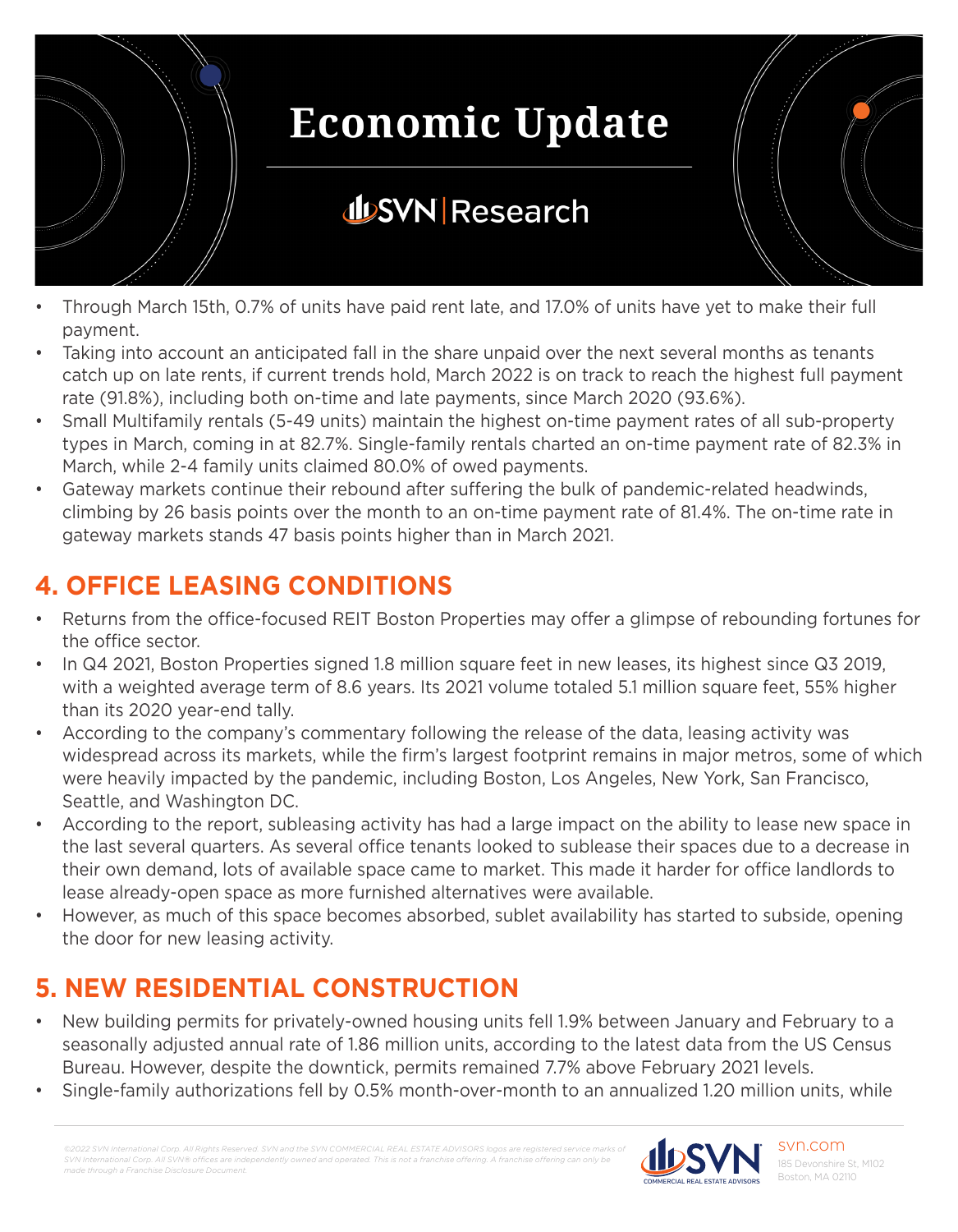

multifamily authorizations fell by 4.5% month-over-month to 597k units. Single-family and multifamily permit volumes are above their February 2021 levels by 5.4% and 12.0%, respectively.

- Housing starts rose 6.8% month-over-month in February to a seasonally adjusted annual rate of 1.77 million units. Starts remain 22.3% above February 2021 levels. Single-family housing starts are up 5.7% on the month and 13.7% since February 2021. Multifamily housing starts are up by 0.8% on the month but a massive 37.3% year-over-year.
- Housing completions in February rose 5.9% above January's total to a seasonally adjusted rate of 1.40 million units. Single-family completions rose 12.1% from January and 1.7% year-over-year, while multifamily completions are down by -11.3% from January and -16.9% year-over-year.

### **6. HOUSING MARKET INDEX**

- The NAHB/Wells Fargo Housing Market Index fell from 81 to 79 in March, largely reflecting a decline in single-family housing sales and an expected decrease in sales activity over the next months.
- The index subcomponent that measures the traffic of prospective buyers was the only aspect of the index that saw a positive movement in March, reversing a decline in activity from January to February.
- Regionally, sentiment in the Midwest was the only region that saw a positive increase, while sentiment in the Western US was unchanged. Sentiment in both the South and the Northeast fell, both reaching their lowest levels in the past year.

### **7. HUD BUDGET**

- The 2022 Omnibus appropriations bill included an updated budget for the Department of Housing and Urban Development (HUD) that adds significant new funding for existing programs, including the HOME Investment Partnership program and the Housing Choice Voucher program, among others.
- The final bill allocates \$65.7 billion to HUD, \$5.32 billion above FY 2021's total. The largest totals include \$11 billion to build new affordable housing units and repair old ones, an additional \$8.45 billion for public housing, and \$3.2 billion to address maintenance and repairs for the nearly one million existing public housing units.
- \$1.5 billion was allocated for the HOME Investment Partnerships Program, the department's primary tool for spurring private investment in affordable housing. An additional \$280 million in funding was made available for Section 8 Housing Choice Vouchers, which is estimated to create an additional 25,000 new vouchers.

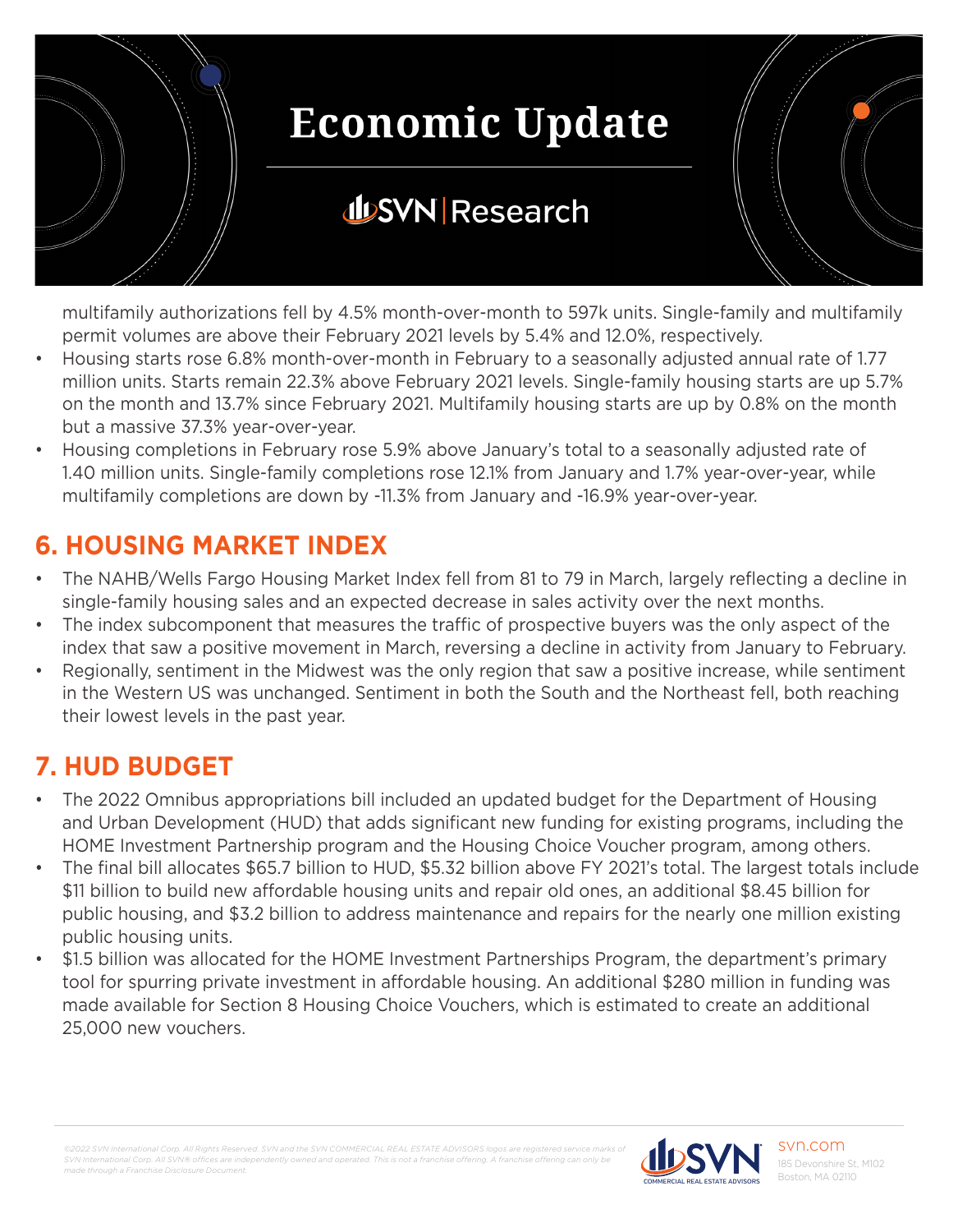

## **JUSVN Research**



## **8. METRO-LEVEL CENSUS UPDATES**

- New estimates recently released by the US Census Bureau indicate that the US population grew by an estimated 392,665 people between July 2020 and 2021, the slowest year of growth on record, while migration continued to shift out of larger metros and into smaller ones.
- According to an analysis of the data, New York, Los Angeles, Chicago, and San Francisco lost a total of roughly 700,000 people from mid-2020 to mid-2021, while Phoenix, Houston, Dallas, Austin, and Atlanta gained roughly 300,000 residents. Smaller cities and rural areas helped account for the remaining growth, while an overall natural population decrease due to pandemic deaths, drops in birthrates, and decreased immigration contributed to the declining growth rate.
- Dallas saw the highest year-over-year increase in its population of any metro, adding over 97,000 residents. Phoenix had the second-largest increase adding just over 78,000 residents, while Houston came in third with an increase of 69,000 residents.
- The New York metro continued to chart the largest population declines, falling by nearly 328,000 between July 2020 and July 2021. Los Angeles saw the second steepest drop in population, losing nearly 176,000 residents, while San Francisco saw the third-largest decrease, losing just over 116,000 residents.

## **9. BIDEN TAX PROPOSAL**

- On March 28th, the White House proposed a new "Billionaires Minimum Income Tax" as part of its 2023 budget proposal that would specifically target households worth more than \$100 million with a new 20% rate on income and unrealized gains from liquid assets. A majority of the projected revenues from the new tax would come from households worth more than \$1 billion, according to the analysis of the proposal.
- Also contained in the budget proposal is a rehash of the Administration's 2022 budget ask to raise the top individual income tax from 37% to 39.6%, reversing the 2017 tax cuts. The rate would apply to unmarried individuals with an income of 400,000 or more and married couples making 450,000 or more, according to a statement by the US Treasury.
- A separate proposal to increase the corporate tax rate from 21% to 28% was also included, which would be a partial rollback of the 2017 reform that cut the corporate rate from 35% to 21%.
- The proposal notably does not include a levy on hard assets, also called a "wealth tax," a proposal often floated by Democrats in previous years. Still, the proposals aimed at collecting revenues from unrealized capital gains could face legal challenges as it falls outside of the typical income-based levying that is standard in the US tax code.

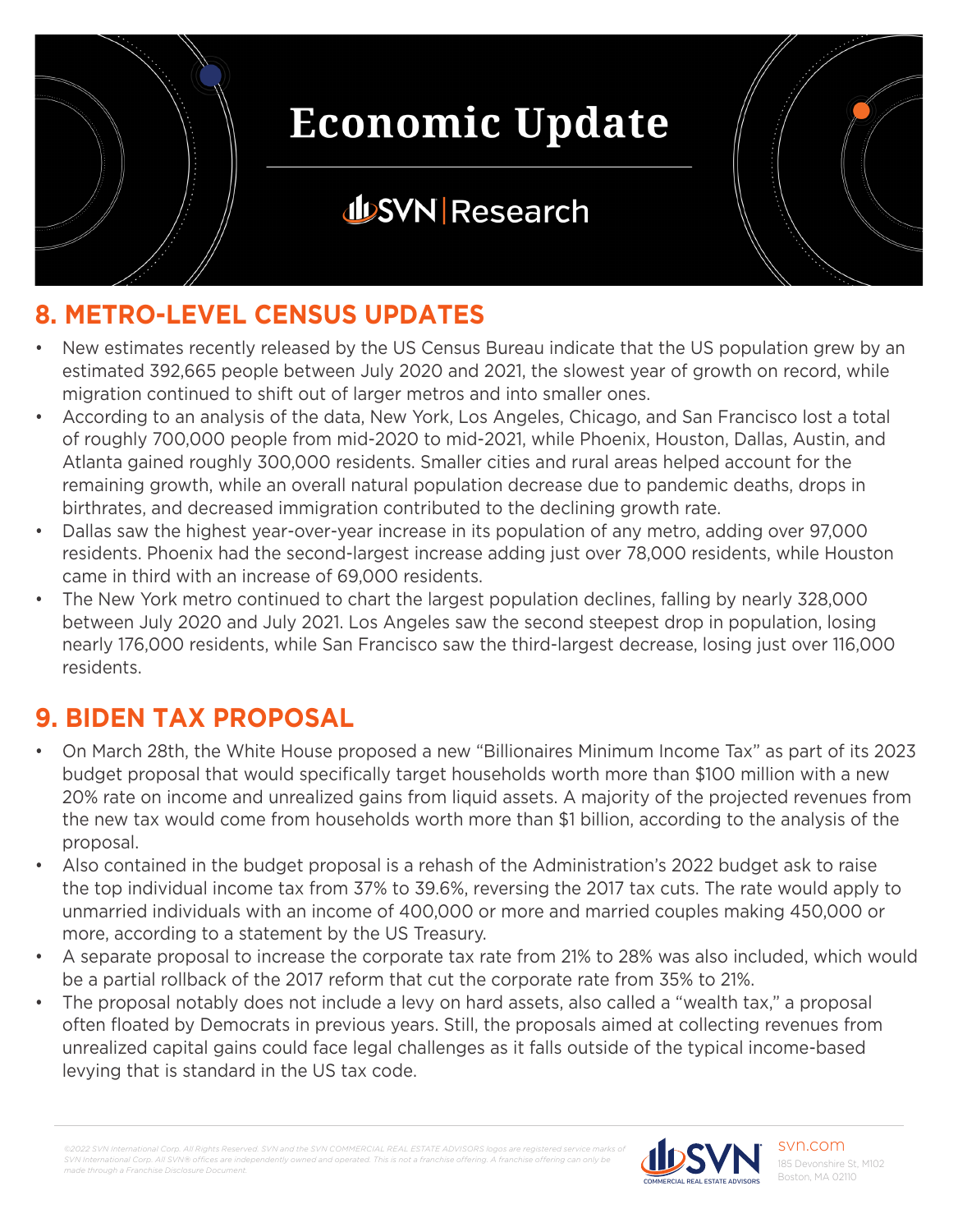

## **JUSVN Research**



## **10. INDUSTRIAL: WAREHOUSE & DISTRIBUTION**

- The industrial distribution and warehouse sector has grown robustly since the start of the pandemic owing to a bump in internet sales and firms' determination to deliver products to consumers more quickly, according to an analysis by Moody's Analytics.
- The sector's growth comes with a reduction in lease terms and rising asking rents. The average lease term hovered around 36 months between 2017 and 2019— however, it has declined consistently since the onset of the pandemic and was just 29 months in Q42021.
- The average lease terms declined the most in the Midwest (-14%), while they declined the least in the South Atlantic (-7%) during 2021. Regional trends in lease terms could be driven by migration dynamics, with landlords in the Midwest granting more concessions for shorter leases since there could be a fear that the market will cool. On the other hand, declining lease terms in places with strong migration inflows could be because of rapidly rising rents and landlords' ability to adjust rents more dynamically with shorter lease terms.